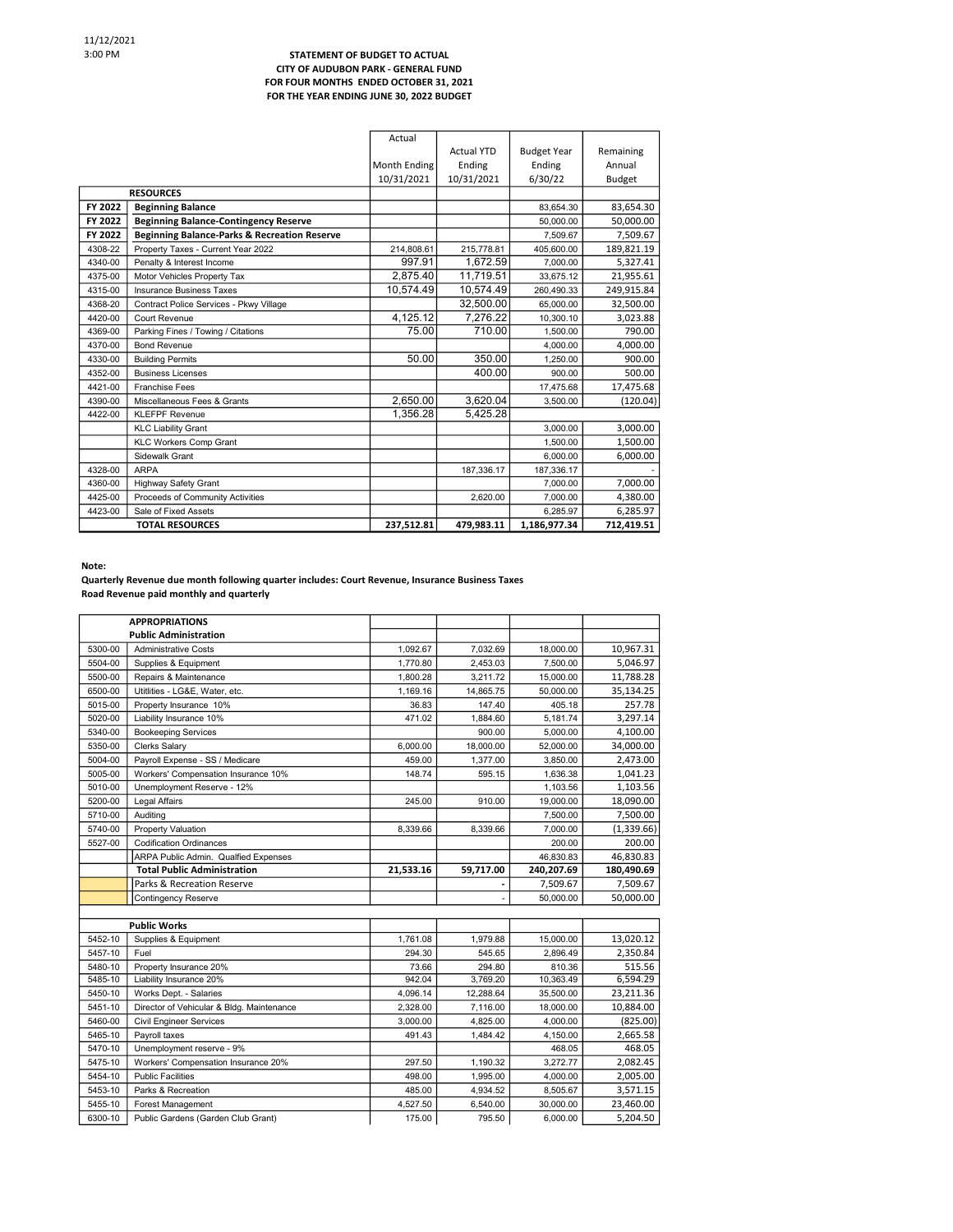|         | ! 1Road Fund Supplemental                   |           |           | 25.719.96  | 25.719.96  |
|---------|---------------------------------------------|-----------|-----------|------------|------------|
| 35005PM | Roads-Debt Service Fund (Lease)             | 4.286.66  | 10.716.65 | 25.719.96  | 15.003.31  |
| 6510-00 | Sidewalk Set aside                          |           |           | 18,000.00  | 18.000.00  |
|         | <b>JARPA Public Works Qualfied Expenses</b> |           |           | 109.490.00 | 109.490.00 |
|         | <b>Total Public Works</b>                   | 23.256.31 | 58.475.58 | 321.896.75 | 263.421.17 |

| <b>Public Safety</b>        |                                             |           |            |              |            |
|-----------------------------|---------------------------------------------|-----------|------------|--------------|------------|
| <b>Administrative Costs</b> |                                             |           |            |              |            |
| 6130-20                     | Supplies                                    |           | 1,776.30   | 4,000.00     | 2,223.70   |
| 6140-20                     | Equipment                                   | 342.28    | 4.792.12   | 40.000.00    | 35,207.88  |
| 6110-20                     | Fuel                                        | 1,100.12  | 2,912.03   | 16,000.00    | 13,087.97  |
| 6100-20                     | Maintenance                                 |           | 7,109.49   | 12,000.00    | 4,890.51   |
| 6175-20                     | Property Insurance 70%                      | 257.82    | 1,031.84   | 2,836.25     | 1,804.41   |
| 6180-20                     | Liability Insurance 70%                     | 3,297.15  | 13,192.21  | 36.272.24    | 23,080.03  |
| 6185-20                     | Auto Insurance                              |           |            |              |            |
| 6150-20                     | <b>Public Safety Salaries</b>               | 37,436.40 | 114,586.52 | 365,000.00   | 250,413.48 |
| 6160-20                     | Payroll Taxes                               | 2,965.90  | 9,081.08   | 28,000.00    | 18,918.92  |
| 6170-20                     | Workers' Compensation Insurance 70%         | 1,041.24  | 4,166.09   | 11,454.74    | 7,288.65   |
| 6165-20                     | Unemployment Reserve - 79%                  |           |            | 4.300.00     | 4,300.00   |
| 6162-00                     | Court Pay                                   |           | 120.00     | 500.00       | 380.00     |
| 6155-20                     | <b>KLEFPF/KACP Accreditation</b>            | 1,333.32  | 5,333.28   | 17,000.00    | 11,666.72  |
|                             | <b>ARPA Public Safety Qualfied Expenses</b> |           |            | 30,000.00    | 30,000.00  |
| <b>Total Public Safety</b>  |                                             | 47,774.23 | 164,100.96 | 567,363.23   | 403,262.27 |
|                             |                                             |           |            |              |            |
| <b>TOTAL APPROPRIATIONS</b> |                                             | 92,563.70 | 282,293.54 | 1,186,977.34 | 904,683.80 |

Note:

Quarterly Payments include: Unemployment Insurance

Worker's Compensation audit and final payment settlement occurs after the fiscal year end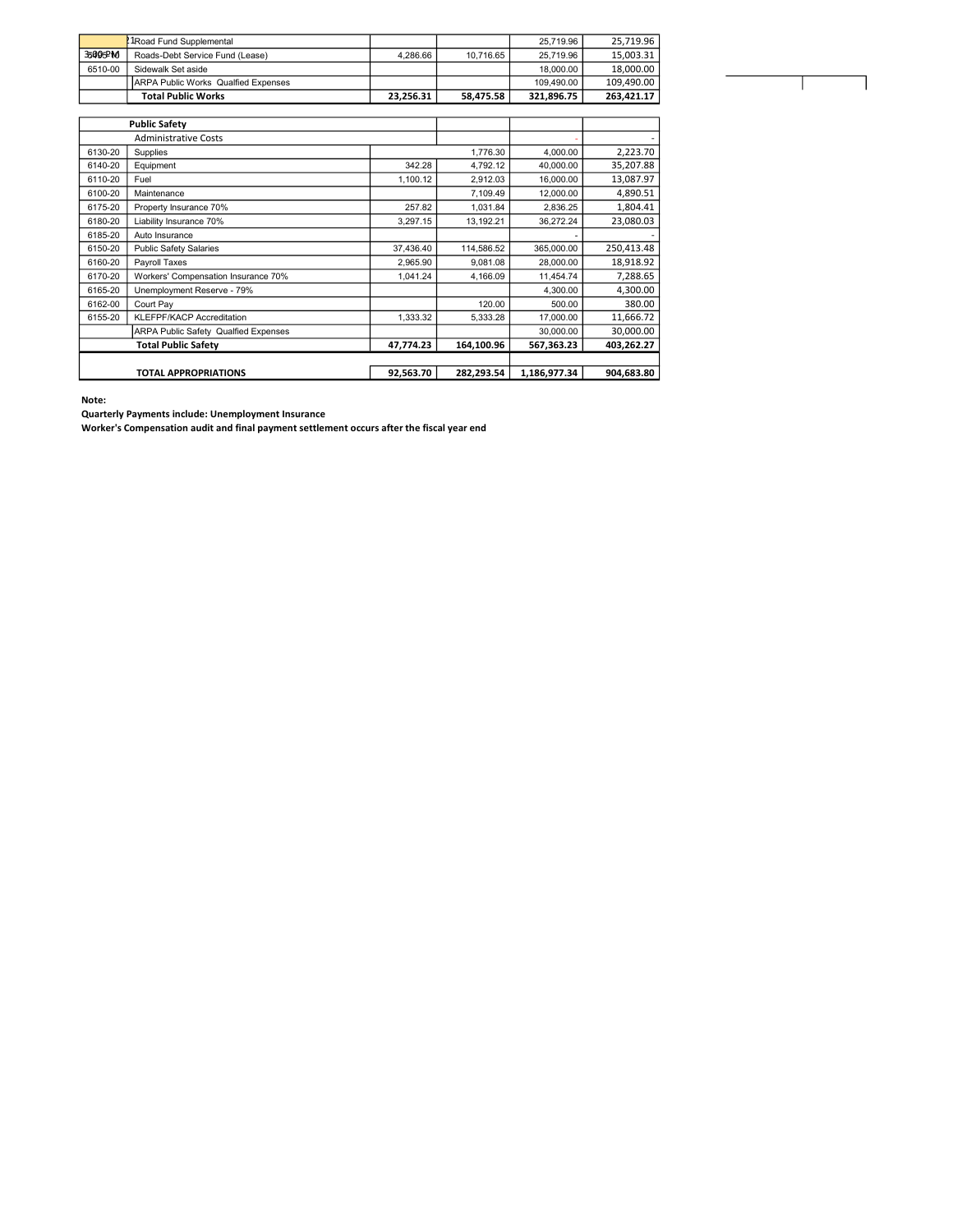## BUDGET TO ACTUAL ANALYSIS CITY OF AUDUBON PARK - SANITATION FUND FOR FOUR MONTHS ENDED OCTOBER 31, 2021 FOR THE YEAR ENDING JUNE 30, 2022 BUDGET

|                                     |                                    | Actual       |                   |                    |               |  |
|-------------------------------------|------------------------------------|--------------|-------------------|--------------------|---------------|--|
|                                     |                                    |              | <b>Actual YTD</b> | <b>Budget Year</b> | Remaining     |  |
|                                     |                                    | Month Ending | Ending            | Ending             | Annual        |  |
|                                     |                                    | 10/31/2021   | 10/31/2021        | 6/30/2022          | <b>Budget</b> |  |
|                                     | <b>RESOURCES</b>                   |              |                   |                    |               |  |
| FY 2022                             | Beginning storm damage reserve     |              |                   | 72,161.54          | 72,161.54     |  |
|                                     | Storm Damage Fee                   |              |                   | 12,000.00          | 12,000.00     |  |
| 4329-21                             | Waste Mgmt Fee                     | 70,881.66    | 71,640.46         | 125,851.80         | 54,211.34     |  |
| <b>TOTAL RESOURCES</b><br>70,881.66 |                                    | 71,640.46    | 210,013.34        | 138,372.88         |               |  |
|                                     |                                    |              |                   |                    |               |  |
| <b>APPROPRIATIONS</b>               |                                    |              |                   |                    |               |  |
| 6600-40                             | <b>Waste Collection Contract</b>   | 10,501.27    | 37,780.48         | 125,851.80         | 88,071.32     |  |
| 6602-40                             | <b>Storm Damage</b>                |              |                   | 4,000.00           | 4,000.00      |  |
|                                     | Ending Storm DamageReserve Balance |              |                   | 81,161.54          | 81,161.54     |  |
|                                     | <b>TOTAL APPROPRIATIONS</b>        | 10,501.27    | 37,780.48         | 211,013.34         | 173,232.86    |  |